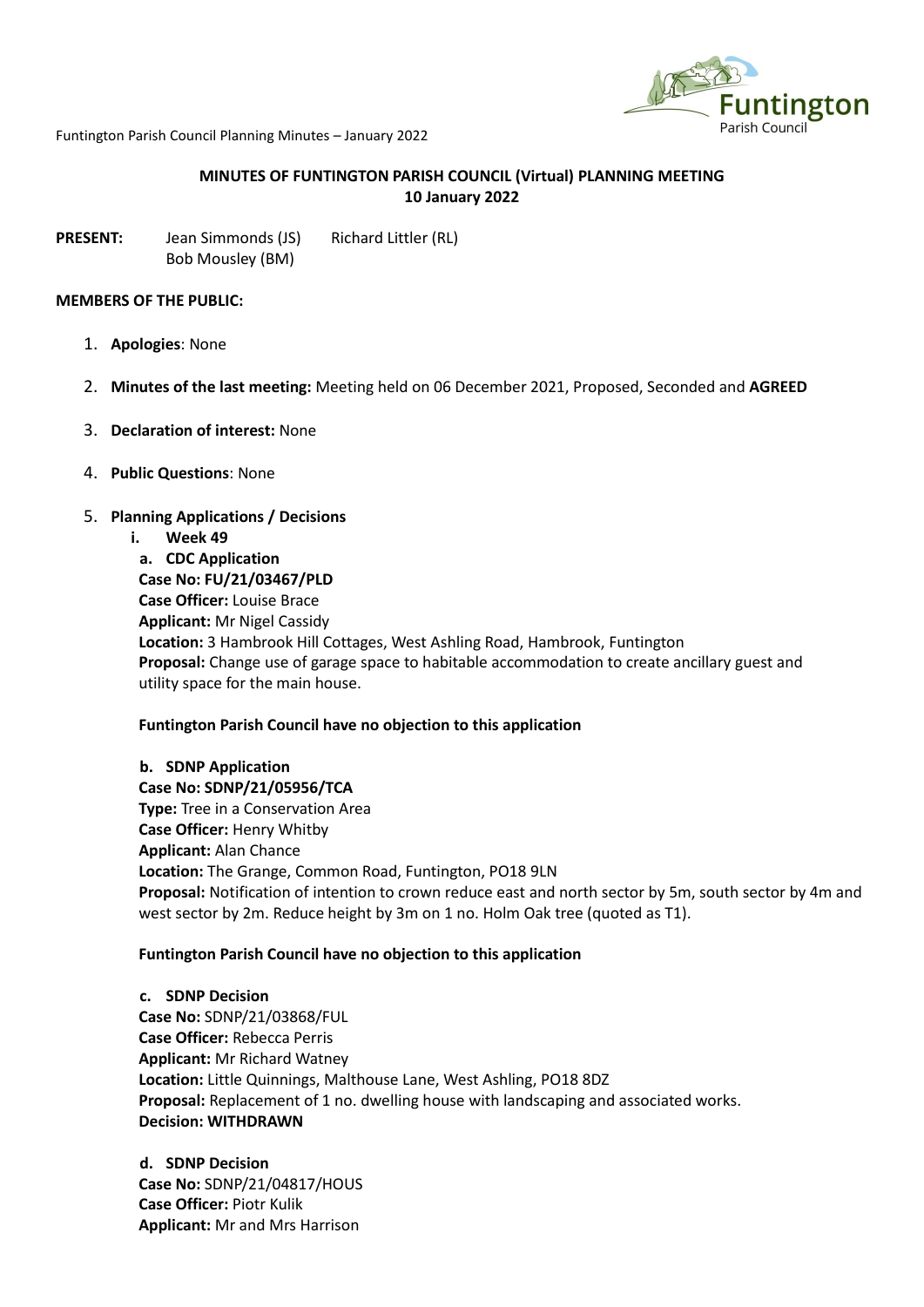

**Location:** 4 Haresfoot Close, Funtington, PO18 9LP **Proposal:** Removal of 2no. garden sheds and erection of tandem garage and garden store. **Decision: APPROVED**

**e. SDNP Decision Case No:** SDNP/21/05217/TCA **Case Officer:** Henry Whitby **Applicant: Mrs Deborah Hughes Location:** St Marys Church, Church Lane, Funtington, PO18 9LH **Proposal:** Notification of intention to fell 7 no. Holly trees (T1), 2 no. Yew trees (T4 and T5), 1 no. Elder tree (T10), 1 no. Beech tree (T11). Crown reduce by 3m on 1 no. Yew tree (T2), crown reduce by 2m on 2 no. Yew trees (T6 and T7). Coppice 2 no. multi-stemmed Bay trees (T3 and T9) and 1 no. Laurel tree (T8). **Decision: Raise No Objection f. SDNP Decision**

**Case No:** SDNP/21/05288/TPO **Case Officer:** Henry Whitby **Applicant:** P Hill **Location:** Brookfield, 5 Lynch Down, Funtington, PO18 9LR **Proposal:** Fell 1 no. Holm Oak tree (quoted as T2) within Group, G1 subject to FU/72/00517/TPO. **Decision: APPROVED**

**ii. Week 50**

**a. SDNP Decision Case No:** SDNP/21/03868/FUL **Case Officer:** Rebecca Perris **Applicant:** Mr Richard Watney **Location:** Little Quinnings, Malthouse Lane, West Ashling, PO18 8DZ **Proposal:** Replacement of 1 no. dwelling house with landscaping and associated works. **Decision: WITHDRAWN**

**iii. Week 51 Nothing Received**

## **iv. Week 52**

**a. SDNP Application Case No:** SDNP/21/06132/HOUS / SDNP/21/06133/LIS **Type:** Householder / Listed Building **Case Officer:** Piotr Kulik **Applicant:** Mrs Joanna MacDonald **Location:** Adsdean Farm Cottage, Adsdean Park Road, Adsdean, Funtington, PO18 9DN **Proposal:** Proposed recessed solar panels on garage roof.

## **Funtington Parish Council have no objection to this application**

**b. SDNP Application Case No:** SDNP/21/06206/TCA **Type:** Tree in a Conservation Area **Case Officer:** Henry Whitby **Applicant:** Alfie Knight **Location:** Stable House, Common Road, Funtington, PO18 9LG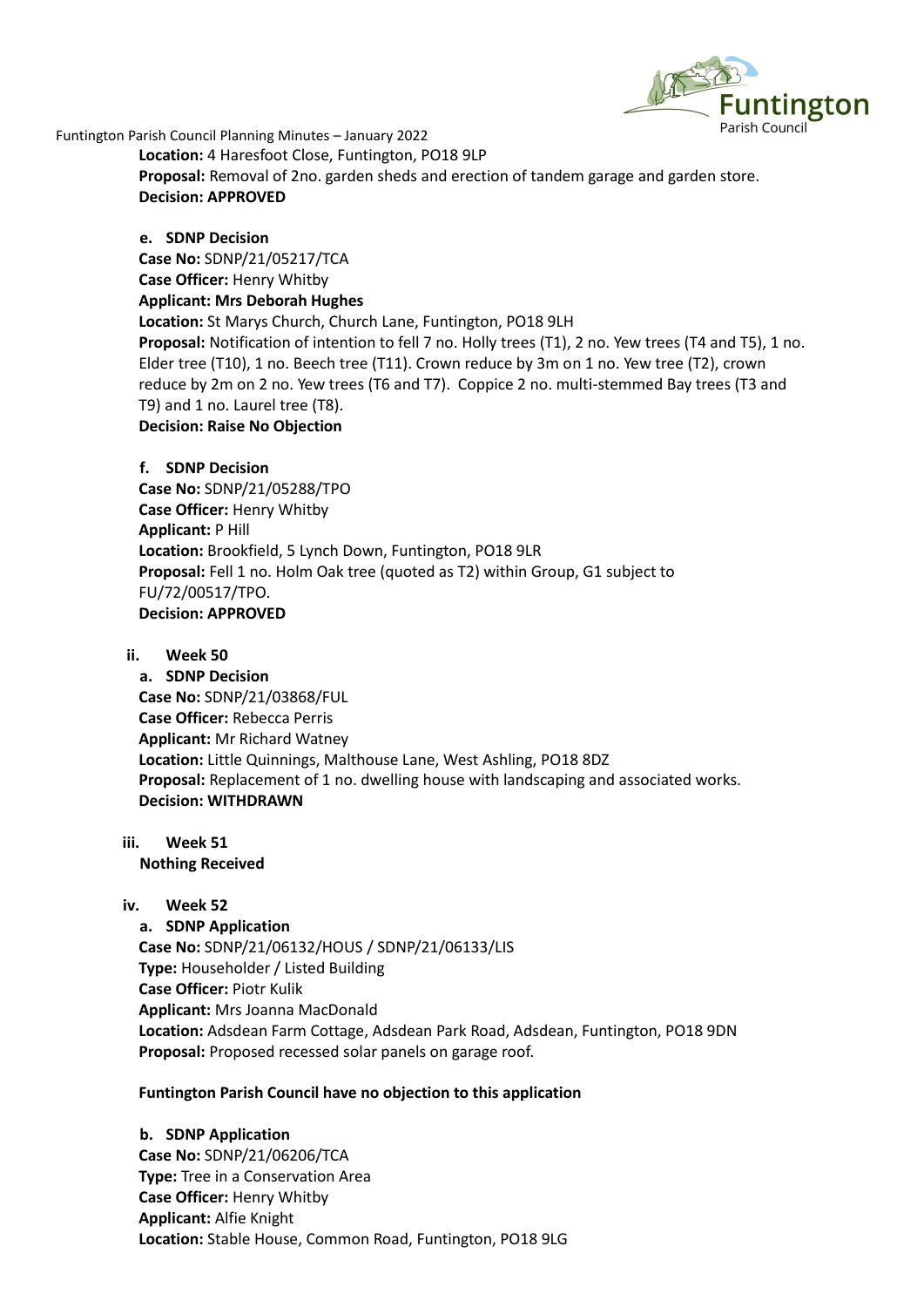

**Proposal:** Notification of intention to fell 1 no. Lime tree (quoted as T1). Reduce height by 1m (back in line of existing hedge) on 1 no. Laurel tree (quoted as T2). Reduce 3 no. lowest limbs by 4m (south sector) back to previous pruning points on 1 no. Eucalyptus tree (quoted as T3).

## **Funtington Parish Council have no objection to this application**

**c. SDNP Decision Case No:** SDNP/21/04406/HOUS **Case Officer:** Piotr Kulik **Applicant:** Alison Davies **Location:** Laurel Cottage, Down Street, West Ashling, Chichester, West Sussex, PO18 8DS **Proposal:** Single storey front extension and new vehicular access with an off-street parking space. **Decision: APPROVED**

## **d. SDNP Decision**

**Case No:** SDNP/21/05496/TPO **Case Officer:** Henry Whitby **Applicant:** Mr J Cheesewright **Location:** Red House, Southbrook Road, West Ashling, Chichester, West Sussex, PO18 8DN **Proposal:** Crown reduce by 3m (all round) and crown lift (trailing growth only) by up to 5m (above ground level) on 2 no. Horse Chestnut trees (T1 and T2) subject to FU/95/00530/TPO. **Decision: APPROVED**

#### 6. **Enforcements**

- No new enforcements to discuss.
- Awaiting the publication of dates of the Newell's Lane appeals.

## 7. **AOB**

## **St Mary's Church, Funtington - Photovoltaic Panels**

- BM reported that he continues to have extremely helpful and positive communication with the architect however he feels there is still further compromise to be made.
- The current plans show the intention for 10 panels on the rear of the roof, which would not be visible and 8 panels on the front of the roof which would be visible.
- Ideally the Planning Committee do not feel that it is appropriate for a Grade II Listed building to have solar panels but as an acceptable compromise would prefer to see the number of panels on the front roof to be reduced to 5.
- BM to communicate this opinion to the architects. As this is still an ongoing application and changes to it are still being made, this is meant as advice not FPC comment or judgment.

## **BT Pole Haresfoot Close**

- A Parishioner contacted the Parish Council to query the placement of a BT pin marker for the siting of a new telegraph pole. There is no objection to the pole however, the position In the middle of the grass verge seems a bit out of place.
- JS has written to CDC to raise the Council's concerns.

# **Defibrillator relocation at the Horse and Groom, East Ashling**

- JS summarised the issues surrounding the current location of the Automated External Defibrillator (AED) at the Horse and Groom, East Ashling.
- The location was originally chosen due to the building's listed status. However, the status of the outbuildings is unclear.
- The licensee keeps the front door unlocked so that the defibrillator can be accessed when the pub is closed, however, this complicates the pub's insurance policy.